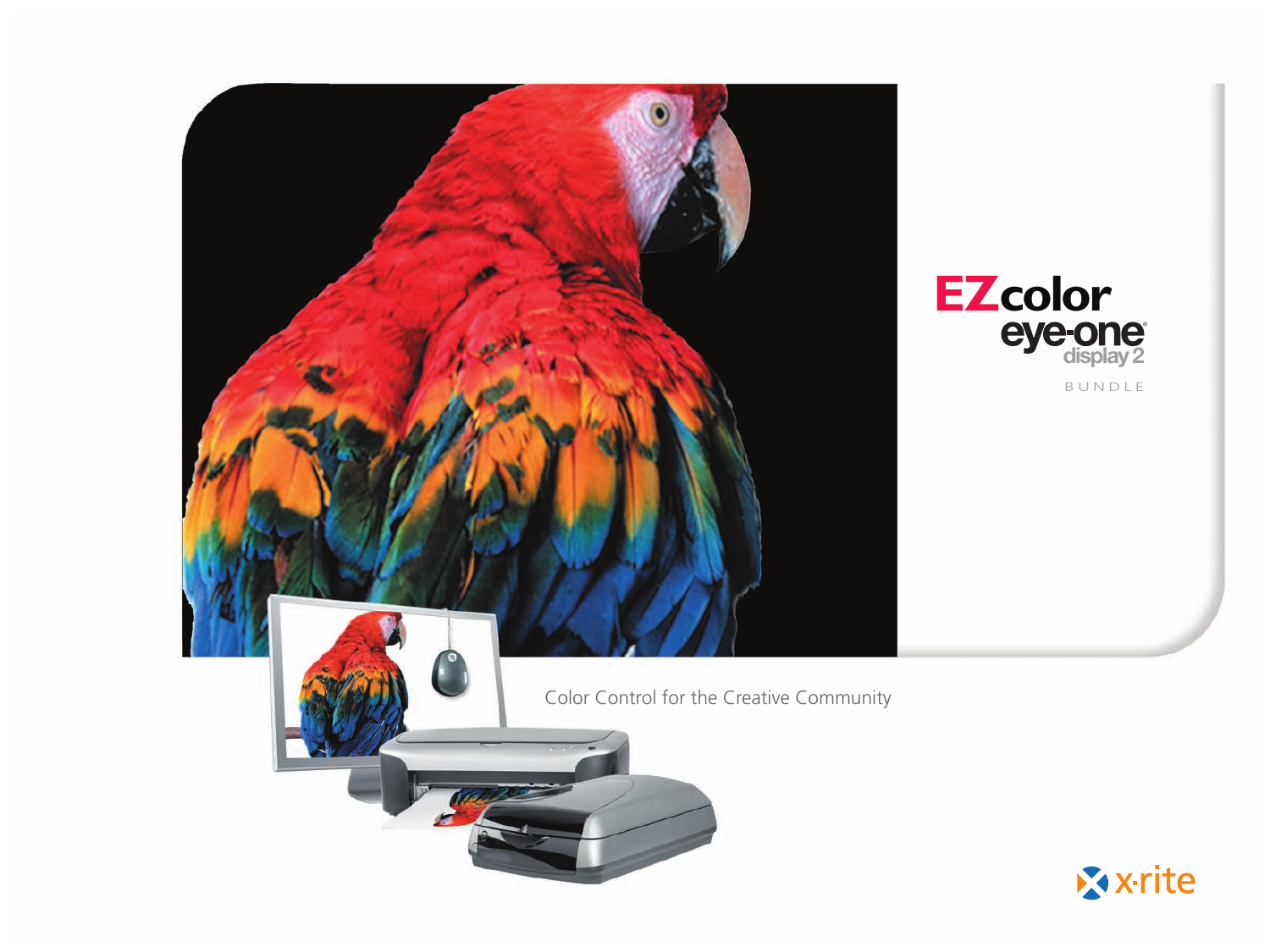

# Does your print match your screen?

Your monitor and printer reproduce colors differently. In fact, all your devices – scanners, digital cameras, monitors and printers see, display and print color in different ways. Even ink and paper variations will affect the final color!

Enter color management technology, which allows you to optimize and create color profiles for all your devices, making it possible to match color from input to display to print. The EZcolor/Eye-One Display 2 Bundle is a simpleto-use entry-level color management solution designed with you in mind.

In the bundle, you'll get an Eye-One Display 2, a simple but highly advanced calibration tool for your monitor. It allows you to calibrate luminance, gamma and white point to match standard viewing conditions. You can even measure your room or light box to make sure it's optimal for viewing color on your display and prints. The result: you get to see the actual color in your digital files.

You'll also get the EZcolor scanner-based color management software. This simple profiling system uses your scanner to measure and profile your printer. The result: color matching from screen to print.

# **EZcolor is as simple as 1, 2, 3**

# 1. Calibrate and profile your display

Profiling your monitor is essential. It provides a baseline and guarantees that you are viewing digital color as accurately as possible. Your Eye-One Display 2 allows you to create an ICC profile—a description of your monitor's range of reproducible color. This profile will be used by your system, as well as popular applications such as those from Adobe®, Quark® and Apple® to show you the right color on screen every time.



3. Apply profiles in your applications Finally, use your graphics application to put your profiles to work. Apply your profiles to images for soft proofing on your computer screen, or use the profile when printing to produce accurate, consistent color printouts. It's that simple!



### 2. Profile your scanner and printer

Use the EZcolor software and included IT8 scanner target to create custom profiles for your scanners and printers. For the greatest accuracy, create a profile for each printer and paper type you use.



Take a look at your matched color —preferably in controlled lighting conditions! You'll no longer have to hope for accurate prints. What you see is really what you get. Saving you time and money.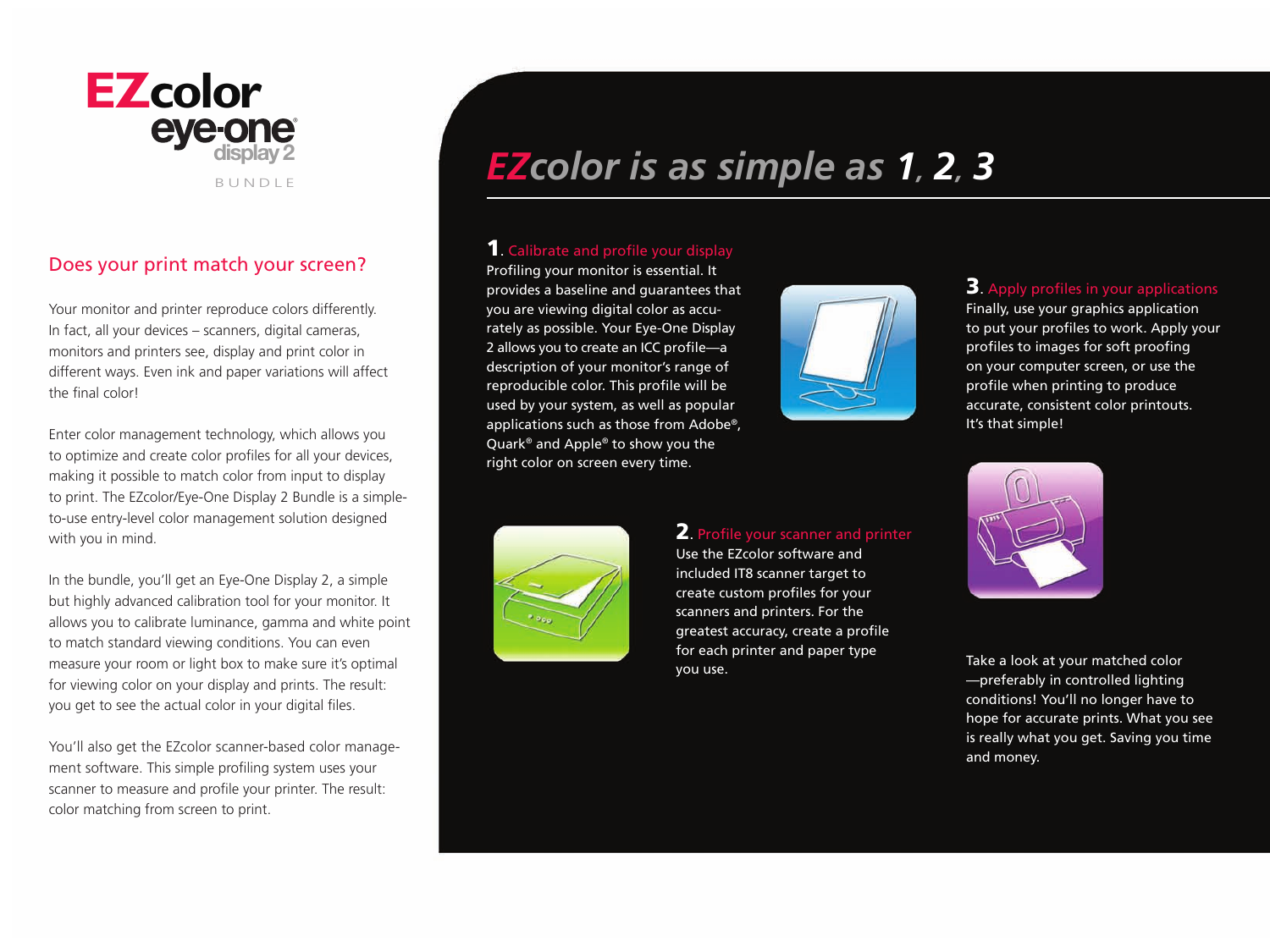EZcolor with Eye-One Display 2, ideal for photographers, creative directors, publishers, and designers is where reliable and affordable color begins. Profiling your LCD, CRT or laptop display means that you'll finally see colors as they actually are. Establishing defined settings throughout your studio and at your customer's site means that everyone will see your color the same way.

# *Workflow example, step-by-step* Printing from any ICC-compliant application

Match your printed image to your original using this simple workflow. You'll need ICC profiles for your scanner and printer. We'll show the process in Adobe® Photoshop®. Other imaging software may be used, however steps may vary slightly.





Open your Image. Make sure the image opens using an embedded profile, or apply the appropriate input profile: Image > Mode > Assign Profile.



Print the image: File > Print with Preview. Choose Color Management from the drop-down menu and choose the Profile for your printer. Make sure you use the same settings (paper, resolution, etc.) in the printer driver that you used when the profile was created.